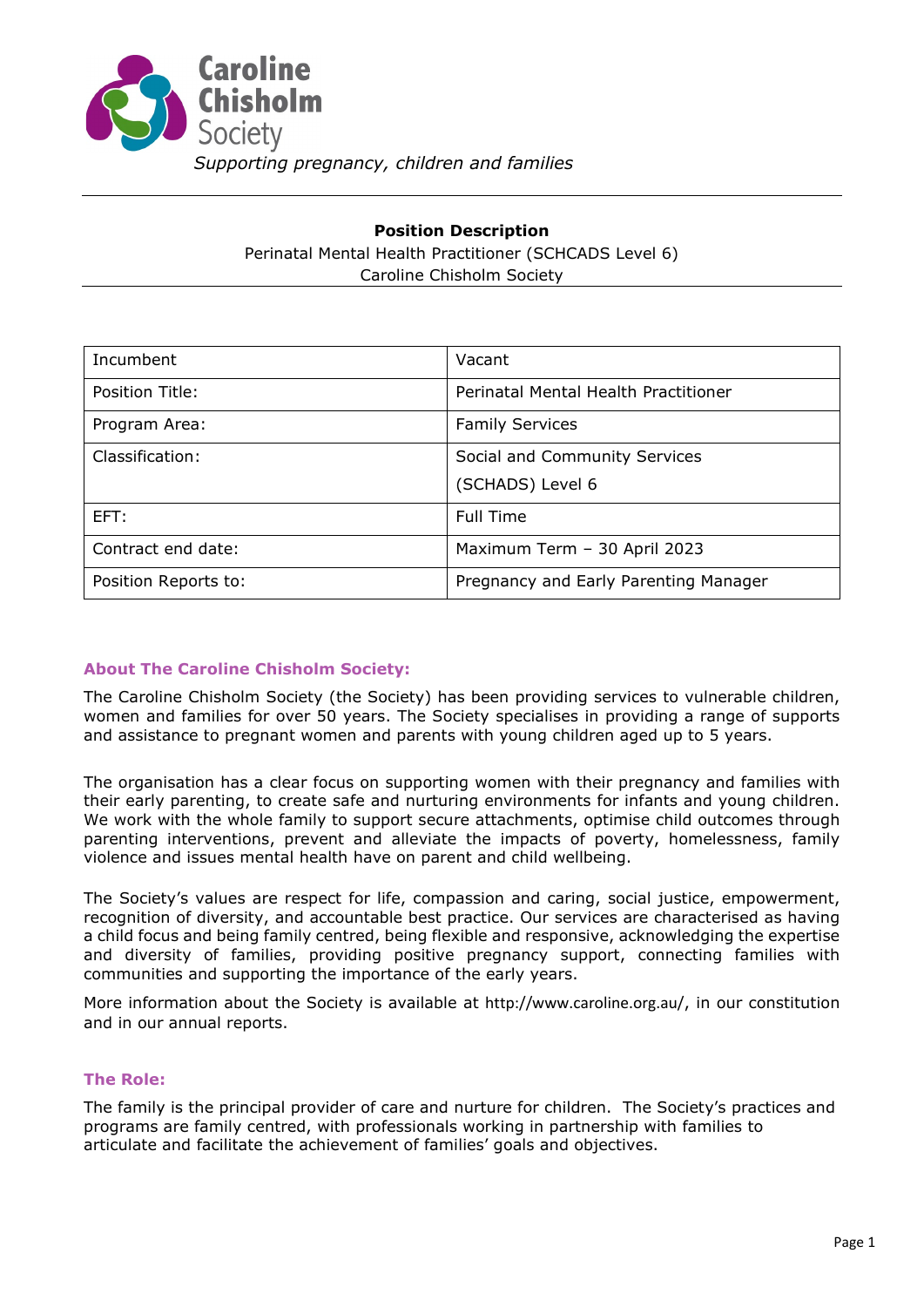The Perinatal Mental Health Practitioner (PMHP), in collaboration with the Program Manager's will provide counselling, information, support, risk management and case work to mothers presenting with mental health complexities.

The Perinatal Mental Health Practitioner will also provide advice and support to women and their children, experiencing mental health challenges before, during and after pregnancy, with a focus on the First 1000 Days of a baby's life. Responsibilities will include working with mothers to manage the psychosocial conditions they experience during and after birth.

The PMHP role works across all teams in conjunction with the Integrated Family Services team as part of a multi-disciplinary approach to deliver mental health interventions, including supporting client's mental health plans as well as offering non-directive counselling for women seeking pregnancy support. The role involves providing psychological counselling and support using evidence-based, short-term psychological intervention. This includes undertaking mental health assessments, some case management, providing psychoeducation or single sessions to women to assist in supporting the mother in her environment.

The Perinatal Mental Health Practitioner will provide secondary consultation throughout the Brimbank Melton and Western Melbourne ChildFIRST alliance. This will be structured consultation to support professionals in working with clients experiencing Perinatal Mental Health complexities. The role will include elements of place-based work with Universal Services within the Wyndham region.

#### **Key Responsibilities:**

The Perinatal Mental Health Practitioner reports to the Pregnancy and Early Parenting Manager and is responsible for;

- 1. Undertake evidence-based assessment of client needs, develop and review case plans.
- 2. Assess, monitor, and manage clinical risk.
- 3. Deliver targeted place-based interventions once per week with Universal Services in the Wyndham region.
- 4. Provide evidence-based psychological interventions to women seeking counselling support, in line with prevention and early intervention principles.
- 5. Deliver individual, group and in some circumstances, family support following evidencebased practice principles.
- 6. Deliver case management/case coordination to women with complex and moderate risks.
- 7. Develop and maintain appropriate networks and resources to enable referrals of women to broader community services.
- 8. Liaise with GPs and other mental health professionals for the purpose of completion and review of mental health plans and shared care planning.
- 9. Work collaboratively with the CCS team of practitioners, community and network organisations and clients.
- 10. Provide secondary consultation throughout the Brimbank Melton and Western Melbourne ChildFIRST alliance.
- 11. Include family/friends/networks in support and assessment where required.
- 12. Independently deliver support services to families including assessment, counselling, group work, single session & short-term casework, in-home case management and case work, referral and advocacy, with a strong focus and skill base in increasing parenting capacity and family functioning, using evidence-informed programs.